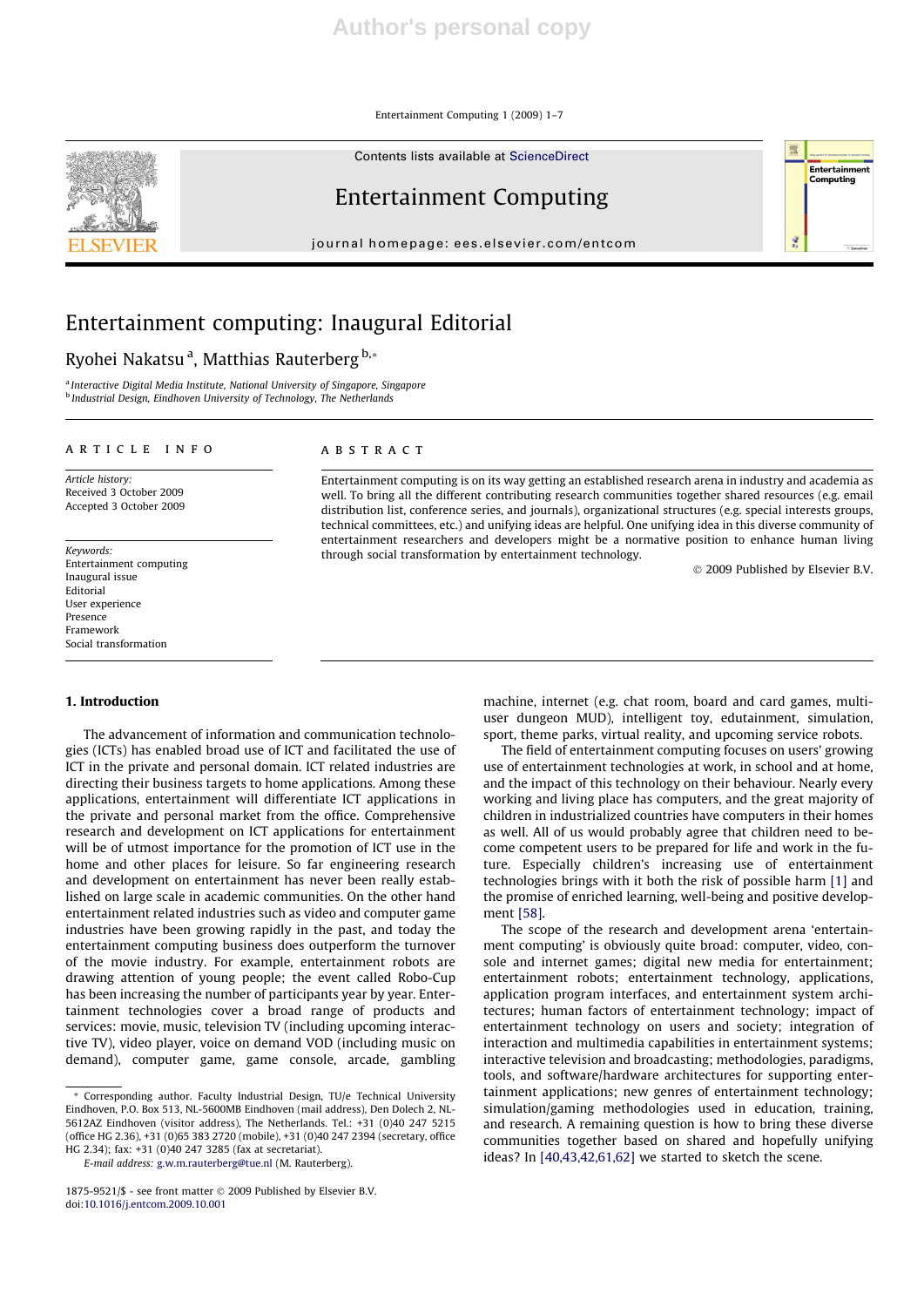## 2. Entertainment computing and the International Federation for Information Processing (IFIP)

To address and bring up this new area of entertainment technologies it is important to build a good relationship among researchers and between academia and industries. Takahiko Kamae (Japan) initiated setting up a task force group for entertainment computing. The activities of this task force group had as a first and important result that in August 2000 the General Assembly of the International Federation for Information Processing (IFIP) and their Committee for Cooperation with Industries (CCI) approved of setting up a Specialist Group (SG16) on Entertainment Computing.

First of all, the major efforts of SG16 activities were directed toward demonstrating that the subject could be mature enough to attract the broad interest of ICT community. For this purpose a technical event, the first 'International Workshop on Entertainment Computing' (IWEC), was planned and IWEC Steering Committee members were appointed (Bruce Blumberg from MIT Media Lab, USA; Marc Cavazza from University of Teesside, UK; Jaap van den Herik from Universiteit Maastricht, The Netherlands; Tak Kamae from Laboratories of Image Science and Technology, Japan; Donald Marinelli from Carnegie Mellon University, USA; Ryohei Nakatsu from ATR, Japan; Matthias Rauterberg from Eindhoven University of Technology, The Netherlands; Demetri Terzopoulos from University of Toronto, Canada).

A first important opportunity came when IFIP Technical Committee on ''Human–Computer Interaction" (TC13) kindly offered a time slot for an international panel on entertainment computing at the prestigious INTERACT 2001 conference held in Japan (Tokyo, July 2001). The IWEC Steering Committee decided to accept this kind offer to increase the presence of SG16 and IWEC. At the panel many conference participants showed interests in entertainment computing.

#### 2.1. Conference series

In the year 2002, the first international workshop on entertainment computing (IWEC) was launched. IWEC 2002 was successfully held at Makuhari (Japan) on May 14–17, 2002. This workshop attracted over 100 participants and over 60 papers were published in the proceedings by Kluwer [41]. At IWEC 2002 were many high quality papers and several interesting technical demonstrations. In other words, evidences that entertainment computing is already an important technical area. At IWEC 2002, we had an extended SG16 meeting, and it was agreed unanimously that the formation of a new technical committee (TC) on Entertainment Computing should be proposed formally to IFIP at the General Assembly at Montreal in 2002.

Based on the success of IWEC 2002, SG16 organised the next event by upscale from workshop to conference: the 'International Conference on Entertainment Computing' (ICEC 2003), that was held on May 8–10, 2003 at the Entertainment Technology Centre at Carnegie Mellon University, Pittsburgh (USA). ICEC 2003 was also successful with more than 100 attendees, 20 highly selected papers, several prestigious keynote talks and invited panels. All the papers for ICEC 2003 have been accepted by ACM for inclusion in their ACM online digital library [34]. To complete the first around the world cycle ''Japan–USA–Europe", the third International Conference on Entertainment Computing (ICEC 2004) was held in Europe at the Eindhoven University of Technology in September 1–3, 2004 [63]. This conference attracted 114 submissions of which 62 full papers. Around 150 attendees from academia and industry participated in this successful conference. Full papers, short papers, posters, system demonstrations, and exhibitions from industry were presented in several parallel sessions. The program included three well received keynote talks, three specially invited

topic talks, and an outstanding super-chess contest organized by Jaap van den Herik (The Netherlands). ICEC 2005 was successfully organized at the Kwansei Gakuin University in Sanda (Japan) [28], ICEC 2006 at Microsoft Research and University of Cambridge in Cambridge (UK) [16], ICEC 2007 at Shanghai Jiao Tong University in Shanghai (China) [32], ICEC 2008 again at Carnegie Mellon University, Pittsburgh (USA) [69], and most recently ICEC 2009 at Conservatoire National des Arts et Métiers in Paris (France) [48].

Over the last years several conferences on similar topics are initiated by affiliated communities: ACM Singapore Chapter started the conference series ''Advances in Computer Entertainment technology" (ACE), and the conference series on Digital Interactive Media in Entertainment and Arts (DIMEA); the Center for REsearch And Telecommunication Experimentation for NETworked communities started the international conference series on ''Intelligent Technologies for Interactive Entertainment" (INTETAIN); other related conference series are Conference on E-learning and Games (EDUTAINMENT), European Interactive TV Conference (EuroITV), Conference on designing user experiences for TV, iTV and Internet TV (UXTV), and Fun and Games (FNG). Every year new events are coming up of which some getting established.

#### 2.2. Email distribution list

Having established successfully the conference series ICEC, we started an email distribution list to keep the community informed. The list has grown to about 2500 list members, tendency still growing [20]. The worldwide distribution of list members is about 20% America, 25% Asia, 35% Europe, and 20% industry and other organizations from all over the world. The community is actively using this list to post the latest news and announcements in the field of entertainment computing. In 2009, on average 15 postings are done per month [19]. This initiative is next to the IFIP ICEC Conference series another successful service to build up this new community. To support this aim in addition, a new technical committee started in the International Federation for Information Processing (IFIP).

#### 2.3. Technical committee and working groups

In 2002, IFIP approved establishing a specialist group on entertainment computing (SG16). Showing success and sufficient potential for growth, IFIP approved in August 2006 the upgrade from specialist group to a full-fledge technical committee [18,21].<sup>1</sup> It was a major achievement to get the official recognition and support of IFIP for this upcoming area of Entertainment Computing. TC14 has by now 24 national representatives of IFIP member countries around the globe, and is organized in seven different working groups active which are shortly described below.

Digital storytelling: Storytelling is one of the core technologies of entertainment [7]. Especially with the advancement of ICT, new type of entertainment called video games has been developed where interactive story development is the key that makes those games really entertaining. At the same time, it has not been studied well what is the difference between the interactive storytelling and the conventional storytelling. Also as the development of interactive storytelling need a lot of time and human power, it is crucial to develop technologies for automatic or semiautomatic story development. The objective of this working group is to study and discuss these issues.

Entertainment robot: Robot is becoming one of the most appealing entertainment technologies [14,64]. New entertainment robot

 $^{\rm 1}$  About 20 years ago in 1989 the last approval for a technical committee in IFIP has happened for the area ''Human–Computer Interaction" (HCI).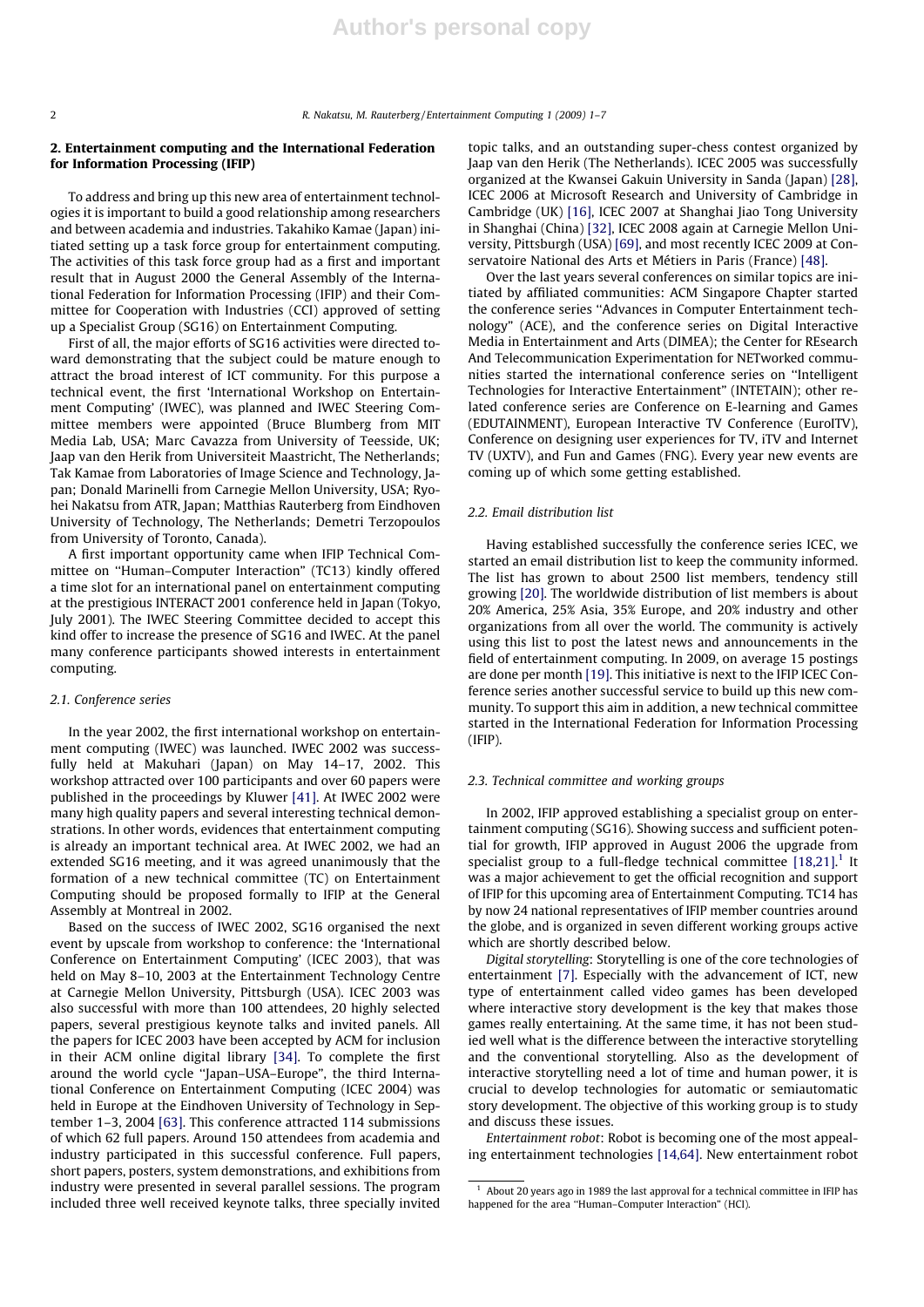and/or pet robot are becoming popular [15]. Also, from a theoretical point of view, compared with computer graphics based characters and animations, robots are an interesting research object as they have a physical entity [3,22,50]. Taking these into considerations, at the SG16 annual meeting in 2004 it was decided that a new working group on entertainment robot has to be established.

Theoretical basis of entertainment: Although there are huge entertainment industries already such as video games, toys, robots, etc., little academic interest has been paid on such questions as what is the core of entertainment, what is the technologies that would create new entertainment [65], and how the core technologies of entertainment can be applied to other areas such as education, learning and so on. The main objective of this working group is to study these issues [43,44,46,60].

Games and entertainment computing: This working group focus on the research and development of computing techniques for the improvement of computer games and other forms of computer entertainment [9,78]. The scope of this working group includes, but is not limited to the following applications, technologies and activities. Applications are: Analytical games (e.g. chess, Go, poker [54]); Consumer games (e.g. action games, role-playing games, strategy games; mobile games (e.g. mobile phones, PDA's) [52]; interactive multimedia (e.g. virtual reality, simulations); and technologies: Search techniques, machine learning, reasoning, agent technology [2], and Human–Computer Interaction [59,79].

Social and ethical issues in entertainment computing: The aims of this working group are to foster the ethical design, development, implementation, applications and use of entertainment computing [66,67]; to encourage surveys and studies on social, ethical and cultural aspects of entertainment computing [1,36,57,58], to develop methodologies for studying social, ethical and cultural implications of entertainment technology [85]; and to establish a global platform for interaction, exchange, joint initiatives and co-operation between such groups as: The end users of entertainment computing, industrial developers and designers of entertainment computing, policy, decision making, social and consultative bodies, academics and scientists. This working group explicitly cares about the position of and the potentials for, vulnerable groups such as children, the less-educated, disabled, elderly and non-employed people, cultural minorities, unaware users and others [55].

Interactive television (ITV): The aims of this working group are promoting visibility and increasing the impact of research and development in the ITV field [8,24]; to bring together interdisciplinary approaches to ITV research and development issues (e.g. content production, computer science, media studies); to encourage cooperation between researchers and other established bodies and organizations, through the development of joint project proposals; and to facilitate the development of suitable academic and practical teaching programs. Research fields cover alternative content distribution (mobile TV, peer-to-peer TV, IPTV); interactive storytelling, user contributed content; interactive and personalized advertising systems; applications for t-commerce, t-learning, t-health, entertainment; ethical, regulatory and policy issues; interoperability of middleware, standards, multimedia metadata; authoring, production and virtual reality systems; content management, digital rights management; multimedia, graphics, broadcast and video technology; content enriched communication services, video conferencing; personalization, user modeling, intelligent user interfaces; and usability, accessibility, universal access, multimodal interaction.

Art and entertainment: The influence of technology and scientific innovation is profoundly changing how we express ourselves [73]. Arts and Entertainment is a new field that represents the exciting convergence of technology with the established design discipline [72,75]. The Media Arts and Cinema offers a comprehensive approach to design that encourages innovation by media artists, scientists and engineers [45]. This working group will pursue the following activities: To explore the way art and cinema aesthetics can play a role in different areas of computer science; one of its goals is to modify computer science by the application of the wide range of definitions and categories normally associated by making art and cinema [5]; to go beyond the usual definition of art and cinema aesthetics in computing, which most often refers to the formal, abstract qualities of such structures in the context of computer science: a beautiful proof, or an elegant diagram; to research the broader spectrum of aesthetics [84], from abstract qualities of symmetry and form to ideas of creative expression and pleasure [74]; and to prove the assumption behind art and cinema aesthetic computing that the field of computing will be enriched if it embraces all of aesthetics [76].

#### 2.4. A peer reviewed scientific journal

One of the most important initiatives for supporting entertainment computing was launching this scientific journal on 'Entertainment Computing' with Elsevier. This journal has us (Ryohei Nakatsu and Matthias Rauterberg) as founding editors in chief. In addition we have an editorial board of 28 distinguished colleagues from all over the world acting as associate editors, and in addition a growing list of high level experts for the most important task of thorough and rigorous peer reviewing. For the editorial board we have balanced regions (America, Asia, and Europe), as well as academia and industry. Fortunately we could also get the support from IFIP to run this journal as an 'official journal of IFIP'. With the keen interests and kind support from the community we will do our utmost to establish this journal as the premium publication and communication channel for our field of entertainment computing. This might help to achieve a high quality of life by social transformations through entertainment technology.

#### 3. How can social transformation be achieved?

One important kind of social transformation relates to decisions about the use of ICTs in the design, production, consumption, and ownership of news, information, and entertainment media [12]. Van Loon [31] relates an analysis of risk arising from electronic media to that of a transformation in the societal organization of aesthetic experience. His central assumption is ''that particular risks cannot be understood independently from the media by which they have been generated" (p. 166). The sets of connections electronic communications have made possible, have amplified not only our capacity to transcend many of the physical limitations of spatiotemporal relations, but also fundamentally transformed the sense of being human. Van Loon argues that in the age of cybernetic reproduction it is no longer helpful or adequate to discuss risks in term of reality versus representation. The notion of 'virtual risks' could be used to discuss the relationships between science, politics, economics, law, the media and popular culture as part of one and the same complexity of connections. Van Loon argues that by following mechanical reproduction and extending it into the organic realm itself, informational reproduction implies a fundamentally new moment. The unity beneath the old dualism between humanism and technocracy needs to be exposed as unethical! We currently face the most critical virtual risks: the death of the human. He concludes: let us ''cultivating a responsive sensibility to effect a disclosure of the transgressive implications of the mediation of technology (...) on subjective and biographic experiences" (p. 180).

Maton [35] proposes a multidisciplinary and multilevel framework for social transformation, encompassing the following foundational goals: (1) capacity-building, (2) group empowerment, (3) relational community-building, and (4) culture-challenge. He presents and discusses examples to illustrate the synergistic relationship among the four foundational goals, which is the core of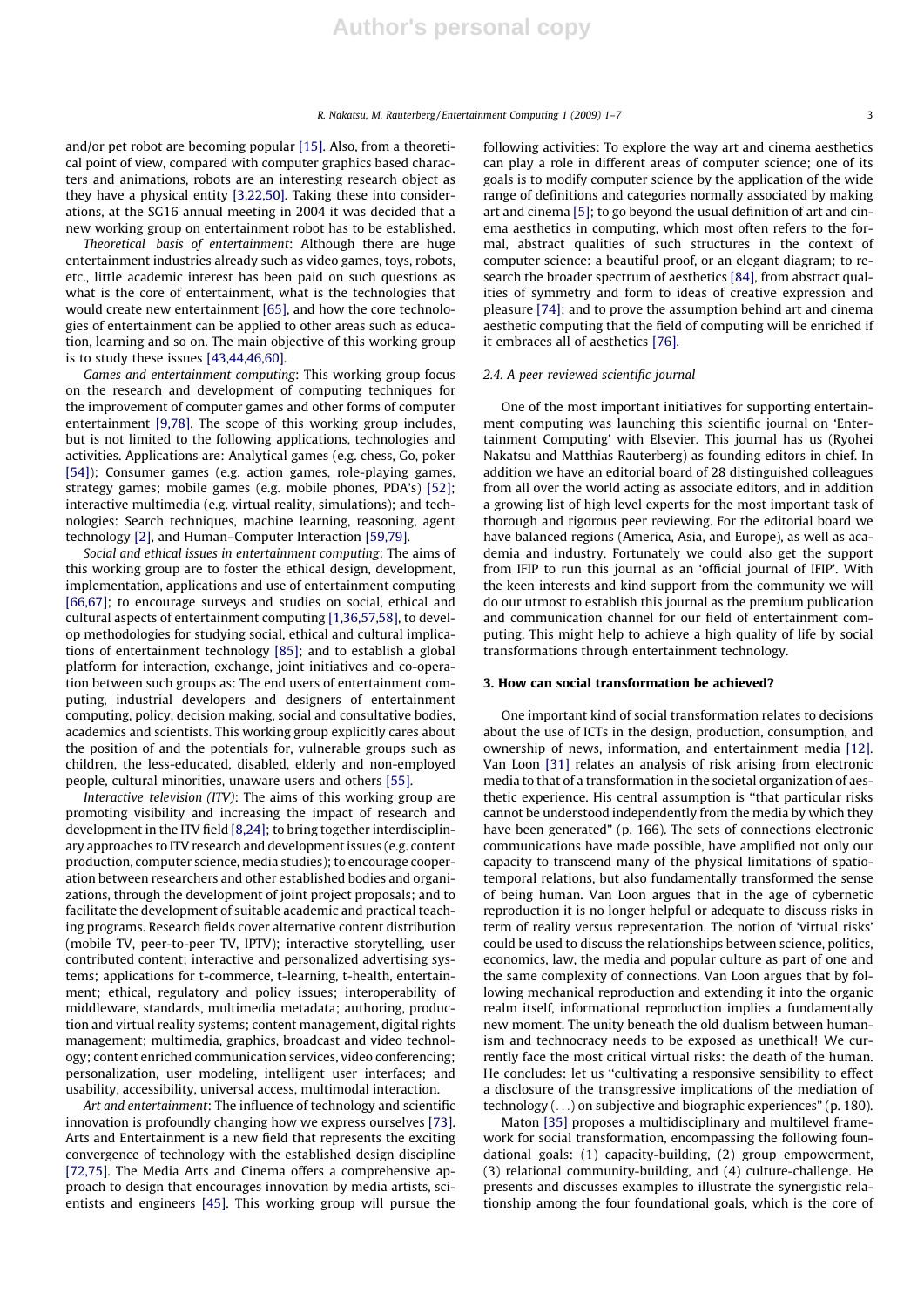the social transformation process. He concludes with three challenges to guide our efforts to build the new century: ''(1) to move social transformation to the centre of our consciousness as a field; (2) to articulate jointly with allied disciplines, organizations, and citizen groups an encompassing, multidisciplinary, and multilevel framework for social transformation; and (3) to do the above with heart, soul, and humility" [35, p. 25].

In passing from history to nature, myth acts economically: it abolishes the complexity of human acts, it gives them the simplicity of essences, it does away with all dialectics, with any going back on what is immediately visible, it organizes a world which is without contradiction because it is without depth, a world which is open and wallowing in the evident, it establishes a blissful clarity: things appear to mean something by themselves. If we think that the heterogeneous, polyvalent world is a separate structure in its own right, law is disruptable; i.e. the carnival can be held on the church steps. But if this is not the case, if the carnival and the church do not exist independently of each other, then the only way we can challenge the church is from within an alternative symbolic universe. We cannot choose the imaginary, the semiotic, the carnival as an alternative to the law. It is set up by the law precisely in its own ludic space, its area of imaginary alternative, but not as a symbolic alternative. So that, politically speaking, it is only the symbolic, a new symbolism, a new law that can challenge the existing dominant law.

According to Mulvey [39] are three different change processes: (1) order and disorder, (2) liminality, and (3) festivals of the oppressed (e.g. carnival). We will focus on (2): rituals guide an individual through the transitional moments of life, marking the disruption and difficulty of change and reintegration back into the ordered life of a community. There are rites of separation that initiate the process and put the person concerned into a state of privilege or crisis outside the norms of everyday existence. These are followed by transitional rites, during which the person is in a liminal relation to the world, in a no-man's-land, that may well be marked literally by a particular relationship to place ('transitional periods that require a certain autonomy'). These rites are followed by those of re- incorporation.

Liminal and trance are altered states of consciousness which individuals can enter through a variety of techniques, including hypnotism, drugs, sound (particularly music, percussive drumming, etc.), sensory deprivation, physical hardships (e.g. flagellation, starvation, exhaustion) and vigorous exercise (particularly dance). People can also use trance, particularly in the context of 'ritual' events, to learn new strategies of thinking or of relating to one another. There are different types of learning: for example 'conscious learning' is a transaction between consciousness, the environment and memory; and 'unconscious learning', which takes place with the addition of 'outer' and 'inner' ways of learning. These arise through the interaction of consciousness with transpersonal mass and collective consciousness (e.g. Jung's ''collective unconscious", [25]). The feedback link between consciousness and unconsciousness gives rise to inner experiential learning or tuning-in to the dynamics of meta-systems transcending man and his immediate environment. It may be enhanced by various techniques, mostly developed in connection with Eastern philosophies (e.g. [23,80]). As the arguments concerning the attainment of liminal and trance states indicate, it is often an advantage to utilize the whole body in order to achieve them; consciousness is a function of the body as a whole neuronal and bio-chemical energy system. Consciousness involves both sensory feedback mechanisms and imaginative practices based in fields of signification which are culturally determined. Significant mental effects can be obtained when the entire physical organism is utilised.

There are several phenomena like psycho kinesis, telepathy, out-of-body experiences, unidentified flying objects, near death experience, time travel, etc. that are waiting for some explanations [70]. Despite its apparent materiality, the universe looks like a kind of 4-D projection and is ultimately no more real than a hologram, a 4-D image projected in space and time [70]. Using this holographic model has developed a new description of reality. It encompasses not only reality as we know it, including hitherto unexplained phenomena of physics, but is capable of explaining such occurrences as telepathy, paranormal and out-of-the-body experiences, 'lucid' dreaming and even mystical and religious traditions such as cosmic unity and miraculous healings.

Mitchell [37] believes that all psychic phenomena involve nonlocal resonance between the brain and the quantum vacuum, and consequent access to holographic, nonlocal information. In his view, this hypothesis could explain not only psycho kinesis and extra sensorial perception, but also out-of-body and near-death experiences, visions and apparitions, and evidence usually cited in favor of a reincarnating soul. One has to admit that these theories are seen often as speculative and not yet part of main stream science. Our long term ambition tries to go a step further by including the idea of social transformation [11]. Activities with and around artifacts have a strong mediating effect of the related explicit, but also implicit ontological forms and structures [4,13]. In the scope of his paper we can look at entertainment technology as an important mediating factor to influence social transformations [12]. Now we will introduce a framework for the development of entertainment technology to support our ideas about social transformations.

#### 4. A new framework for entertainment computing

Human activities in the context of entertainment experiences can be categorized into two major classes:

• Passive experiences: Reading novels, watching movies; people watch experiences of others, etc.; sometimes called 'lean back' entertainment.

• Active experiences: Doing sports, creating art; people are active participants in the dynamic situation (e.g. [47]); sometimes called 'lean forward' entertainment.

Passive and active experiences are the two poles of the 'activity' dimension. Active experience is mainly correlated with 'physical' presence [33] and passive experience mainly with 'mental' presence. Nakatsu et al. [43] combine 'physical' and 'mental' presence into 'integrated' presence.

• *Physical presence*: To hear sound, look at image, utter speech, move body, exercise, etc.

• *Mental presence*: To use language, read a book, listen to music, watch picture or movie, etc.

• Integrated presence: Karaoke, theatrical play, musical performance, sculpture, professional sport, etc.

Integrated presence is based on a proper combination of a certain amount of physical activity and mental imaginations [68]. Mind and body come together in a more enjoyable form of experiences and presence than each separately could achieve. Nakatsu et al. [43] proposed a new classification of entertainment applications in which the dimension of 'passive versus active experience' is related to the dimension of presence which is separated into 'physical', 'mental' and 'integrated' forms. In this new framework all existing and upcoming entertainment applications can be classified and categorized in a comprehensive new way (see Fig. 1).

Klimmt [29] and Klimmt and Hartmann [30] have linked interactivity to such diverse dimensions of enjoyment as effectance, sus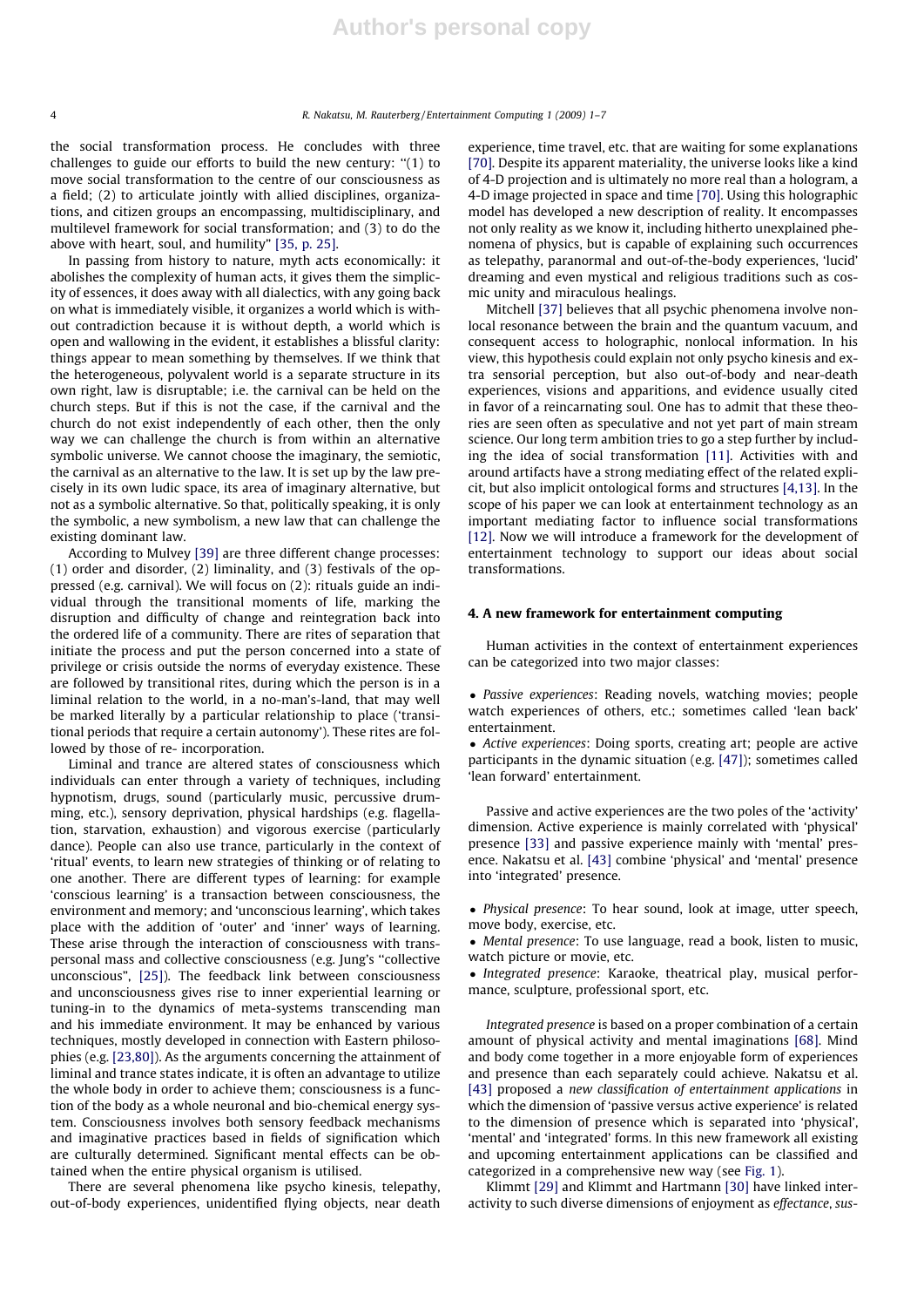R. Nakatsu, M. Rauterberg / Entertainment Computing 1 (2009) 1–7 5



Fig. 1. Classification framework for entertainment applications (adopted from Nakatsu et al. [43]).

pense, curiosity, pride, and simulated experience of attractive action roles. Vorderer et al. [82] have discussed the implications of interactivity for competitive forms of entertainment. Based on an intensive literature search [57], Rauterberg could find additionally that collaborative forms of entertainment have significant positive effects on human growth and development. Other key characteristics such as sensuous richness [77], audio–visual realism [65], digital narratives [6], aesthetics [51,84], and intercultural differences [49,56,17] have not yet been systematically connected to entertainment theory [38,68,81].

Another important link between presence and new entertainment refers to the assumption that enjoyment only occurs in situations when users perceive themselves as being in control [83]. However, very immersive new entertainment applications could induce very captive and overwhelming feelings of presence, which in turn might lead to a reduction of perceived control and thus diminish enjoyment. From this perspective, entertainment experiences can only unfold if users achieve a balance between inner distance to and 'being captivated' by a virtual environment, which preserves a required minimum of perceived control over the situation [27]. The relationship between 'overwhelming' presence, perceived control and entertainment is thus another key objective of future theoretical and empirical investigations.

To include the aspect of embodiment into entertainment technology human–robot interaction is one possibility [71]. At ATR in Japan, Ryohei Nakatsu was involved in the development of the humanoid robot [22]. The ATR researchers have developed a robot called ''Robovie" that has unique mechanisms designed for communication with humans. Robovie can generate human-like behaviours by using human-like actuators and vision and audio sensors. The software was a key element in the systems development. Two important ideas in human–robot communication through research from the viewpoint of cognitive science have been obtained: (1) the importance of physical expressions using the body and (2) the effectiveness of the robot's autonomy in the robot's utterance recognition by humans. Based on psychological experiments [26], a new architecture that generates episode chains in interactions with humans was developed. The basic structure of the architecture is a network of situated modules. Each module consists of elemental behaviours to entrain humans and behaviour for communicating with humans.

The concept embodiment refers to a theory in which meaning and semantics cannot be captured by abstract, logical systems,

but are dependent on a subject's experience derived from being situated in an environment [4]. This theory has recently received a great deal of support in the cognitive science literature [80] and is having significant impact in entertainment computing, artificial intelligence [53] and other disciplines [10]. There is no doubt that embodiment is an important part of human intelligence and future social and cultural developments.

#### 5. Future directions

Over the last decades the rapid innovation in ICT has offered ever faster and more versatile access to ever more data, knowledge and information. Although this is of much practical value, the transformative social power of the technology is based on its opening and closing of opportunities for us to have control over shaping and reshaping our electronic and physical access and the terms of access to the knowledge and other resources we need to enable us to earn a living, learn, engage in political debate and action, meet people, choose our sources of news, information, and entertainment, and many other activities essential to determining our quality of life.

Between now and the near future, digital technologies will become even more powerful and affordable for all users and at every level, in digital networks and in product offerings. An increasing number of people will be able to compile, program, edit, create and share content; as a result, they will gain more control and become more immersed in media experiences. But more than technical challenges, the social implications on human behaviour will be of most importance. We need a media ecology movement to heighten consciousness to fight the waste and pollution that media can produce. It is indeed a challenge for the mental environment of our children and future generations. The questions we must ask ourselves are: Do we give them a world that is challenging, stimulating, inspiring, and really entertaining? Do we encourage their intelligence, creativity and curiosity?

### Acknowledgements

We are very grateful to the International Federation for Information Processing (IFIP) to accept our proposal for setting up the Technical Committee on Entertainment Computing (TC14). We are also very grateful to all countries having their national representative nominated for this TC14.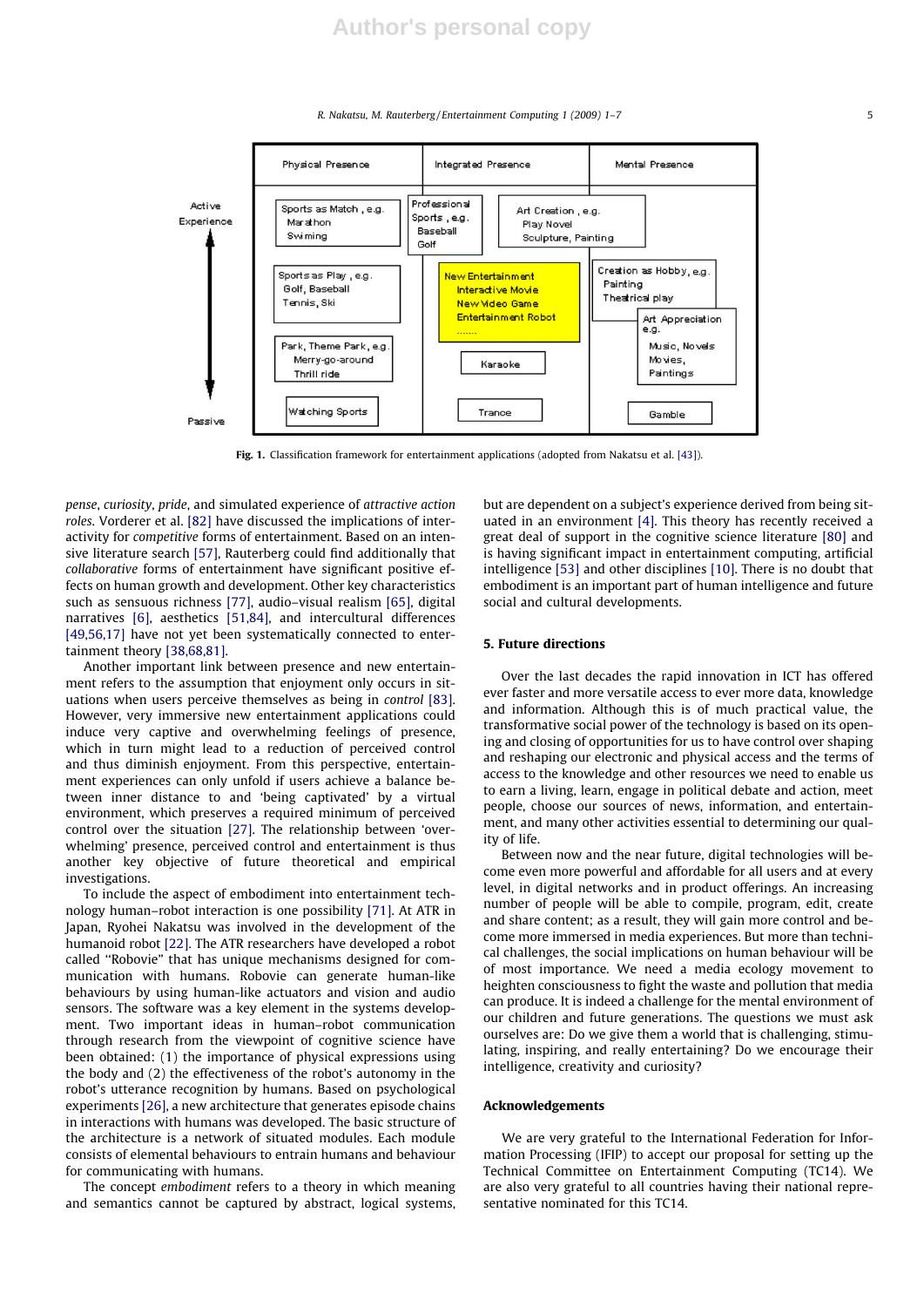# **Author's personal copy**

6 R. Nakatsu, M. Rauterberg / Entertainment Computing 1 (2009) 1–7

#### References

- [1] C.A. Anderson, B.J. Bushman, The effects of media violence on society, Science 295 (2002) 2377–2379.
- [2] S. Bakkes, P. Spronck, J. van den Herik, Opponent modelling for case-based adaptive game AI, Entertainment Computing 1 (1) (2009) 27–37.
- [3] E. Barakova, U.R. Zimmer, Dynamical situation and trajectory discrimination by means of clustering and accumulation of raw range measurements, in: M. Mohammadian (Ed.), Advances in Intelligent Systems: Theory and Applications – ICAIS 2000, Frontiers in Artificial Intelligence and Applications, vol. 59, IOS Press, Amsterdam, 2000, pp. 209–214.
- [4] J. Bryson, Embodiment versus memetics, Mind & Society 7 (1) (2008) 77–94.
- [5] J. Burke, J. Friedman, E. Mendelowitz, H. Park, M.B. Srivastava, Embedding expression: pervasive computing architecture for art and entertainment, Pervasive and Mobile Computing 2 (1) (2006) 1–36.
- [6] M. Cavazza, Virtual unreality: Storytelling in virtual environments, in: Proceedings of the ACM Symposium on Virtual Reality Software and Technology – VRST'03, ACM, New York, 2003, pp. 4–5.
- [7] M. Cavazza, F. Charles, S.J. Mead, Character-based interactive storytelling, IEEE Intelligent Systems 17 (4) (2002) 17–24.
- [8] P. Cesar, K. Chorianopoulos, J.F. Jensen (Eds.), Interactive TV: A Shared Experience, LNCS, vol. 4471, Springer, Boston, 2007.
- [9] C. Crawford, The Art of Computer Game Design, Osborne McGraw-Hill, Berkeley, 1984.
- [10] T.J. Csordas (Ed.), Embodiment and Experience: The Existential Ground of Culture and Self, Cambridge University Press, Cambridge, 1994.
- [11] P. Drucker, The age of social transformation, The Atlantic Monthly 11 (1994), online.
- [12] W.H. Dutton, Social transformation in an information society: rethinking access to you and the world, Technical Report: No. CI-INF-2004-PI-1. United Nations Educational, Paris, 2004.
- [13] Y. Engeström, Activity theory and individual and social transformation, in: Y. Engeström, R. Miettinen, R.-L. Punamaki (Eds.), Perspectives on Activity Theory, Cambridge University Press, Cambridge, 1999, pp. 19–38.
- [14] Eurobot. The Eurobot association's homepage. Retrieved September 10, 2009, 1998. Available from: <http://www.eurobot.org/eng/index.php>.
- [15] T. Fong, I. Nourbakhsh, K. Dautenhahn, A survey of socially interactive robots. Robotics and Autonomous Systems 42 (3–4) (2003) 143–166.
- [16] R. Harper, M. Rauterberg, M. Combetto M. (Eds.), Entertainment Computing ICEC 2006, LNCS, vol. 4161, Springer, Berlin, 2006.
- [17] J. Hu, C. Bartneck, Culture matters: a study on presence in an interactive movie, Cyberpsychology and Behavior 11 (5) (2008) 529–536.
- [18] IFIP-EC-HOME. IFIP-TC14 homepage of entertainment computing. Retrieved September 10, 2009, 2004. Available from: <http://www.org.id.tue.nl/IFIP- $TC14$
- [19] IFIP-EC-NEWS-archive. IFIP entertainment computing news archive. Retrieved September 10, 2009, 2003. Available from: <http://listserver.tue.nl/mailman/ private/icec/>.
- [20] IFIP-EC-NEWS. IFIP entertainment computing news service. Retrieved September 10, 2009, 2003. Available from: <http://listserver.tue.nl/mailman/ listinfo/icec>.
- [21] IFIP-TC14. IFIP TC 14 Entertainment computing. Retrieved September 10, 2009, 2006. Available from: <http://www.ifip.org/bulletin/bulltcs/ memtc14.htm>.
- [22] H. Ishiguro, T. Ono, M. Imai, T. Maeda, T. Kanda, R. Nakatsu, Robovie: an interactive humanoid robot, Industrial Robot: An International Journal 28 (6) (2001) 498–504.
- [23] E. Jantsch, C. Waddington (Eds.), Evolution and Consciousness: Human Systems in Transition, Addison-Wesley, Reading, MA, 1976.
- [24] J.F. Jensen, Interactive television: new genres, new format, new content, in: Proceedings of the second Australasian conference on Interactive Entertainment, ACM International Conference Proceeding Series, vol. 123, Creativity & Cognition Studios Press, Sydney, 2005, pp. 89–96.
- [25] C.G. Jung, The archetypes and the collective unconscious, in: G. Adler, R.F.C. Hull (Eds.). Collected Works of C.G. Jung (original 1934), second ed., Princeton University Press, Princeton, NJ, 1981, pages 470.
- [26] T. Kanda, H. Ishiguro, T. Ono, M. Imai, R. Nakatsu, Development and evaluation of an interactive humanoid robot 'Robovie', in: Proceedings of IEEE International Conference on Robotics and Automation – ICRA'02, vol. 2, IEEE, Piscataway, 2002, pp. 1848–1855.
- [27] K. Kiili, Digital game-based learning: towards an experimental gaming model, Internet and Higher Educations 8 (1) (2005) 13–24.
- [28] F. Kishino, Y. Kitamura, H. Kato, N. Nagata (Eds.), Entertainment Computing ICEC 2005, LNCS, vol. 3711, Springer, Berlin, 2005. .
- [29] C. Klimmt, Dimensions and determinants of the enjoyment of playing digital games: a three-level model, in: M. Copier, J. Raessens (Eds.), Level Up: Digital Games Research Conference, Utrecht University, Utrecht, 2003, pp. 246–257.
- [30] C. Klimmt, T. Hartmann, Effectance, self-efficacy, and the motivation to play computer games, in: P. Vorderer, J. Bryant (Eds.), Playing Video Games: Motives, Responses, and Consequences, Lawrence Erlbaum Associates, Mahwah, 2006, pp. 133–146.
- [31] J. Van Loon, Virtual risks in an age of cybernetic reproduction, in: B. Adam, U. Beck, J. Van Loon (Eds.), The Risk Society and Beyond: Critical Issues for Social Theory, Sage, London, 2000, pp. 165–182.
- [32] L. Ma, M. Rauterberg, R. Nakatsu, Entertainment Computing ICEC 2007, LNCS, vol. 4740, Springer, Berlin, 2007.
- [33] C. Magerkurth, T. Engelke, M. Memisoglu, Augmenting the virtual domain with physical and social elements: Towards a paradigm shift in computer entertainment technology, ACM Online – Computers in Entertainment 2 (4) (2004) 1–20.
- [34] D. Marinelli (Ed.), Entertainment Computing ICEC 2003, Carnegie-Mellon University Press, Pittsburgh, 2006.
- [35] K.I. Maton, Making a difference: the social ecology of social transformation, American Journal of Community Psychology 28 (1) (2000) 25–57.
- [36] C. Mitcham, Computers, information and ethics: a review of issues and literature, Science and Engineering Ethics 1 (2) (1995) 113–132.
- [37] E. Mitchell, The Way of the Explorer: An Apollo Astronaut's Journey through the Material and Mystical Worlds, Putnam, New York, 1996.
- [38] G. Moody, T. Wells, P.B. Lowry, The Interactive Digital Entertainment (IDE) unification framework: creating a taxonomy of IDE and lifestyle computing, in: Proceedings of the 40th Annual Hawaii International Conference on System Sciences – HICSS 2007, IEEE Computer Society, Piscataway, 2007, pp. 160–169.
- [39] L. Mulvey, Thoughts on myth, narrative and historical experience, History Workshop Journal 23 (1987) 3–19.
- [40] R. Nakatsu, What is the ultimate form of communication?, Artificial Life and Robotics 6 (4) (2002) 210–214
- [41] R. Nakatsu, J. Hoshino (Eds.), Entertainment Computing Technologies and Applications, IFIP Advances in Information and Communication Technology, vol. 112, Kluwer, Dordrecht, 2003.
- [42] R. Nakatsu, M. Rauterberg, B. Salem, Forms and theories of communication: from multimedia to Kansei mediation, Multimedia Systems 11 (3) (2006) 304– 312.
- [43] R. Nakatsu, M. Rauterberg, P. Vorderer, A new framework for entertainment computing: from passive to active experience, in: F. Kishino, Y. Kitamura, H. Kato N. Nagata (Eds.), Entertainment Computing – ICEC 2005, LNCS, vol. 3711, Springer, Berlin, 2005, pp. 1-12.
- [44] R. Nakatsu, M. Tadenuma, T. Maekawa, Computer technologies that support Kansei expression using the body, in: IEEE International Conference on Multimedia and Expo – ICME'01, IEEE, Piscataway, 2001, pp. 661-664.
- [45] R. Nakatsu, N. Tosa, Inter communication theater: towards the realization of interactive movies, in: IEEE First Workshop on Multimedia Signal Processing, IEEE, Princeton, 1997, pp. 519–524.
- [46] R. Nakatsu, N. Tosa, Active immersion: the goal of communications with interactive agents, in: Proceedings Fourth International Conference on Knowledge-Based Intelligent Engineering Systems and Allied Technologies, vol. 1, IEEE, Piscataway, 2000, pp. 85–89.
- [47] R. Nakatsu, N. Tosa, T. Ochi, Interactive movie system with multi-person participation and anytime interaction capabilities, in: Proceedings of the Sixth ACM International conference on Multimedia: Technologies for Interactive Movies, ACM, New York, 1998, pp. 2–10.
- [48] S. Natkin, J. Dupire (Eds.), Entertainment Computing ICEC'2009, LNCS, vol. 5709, Springer, Berlin, 2009.
- [49] R.E. Nisbett, K. Peng, I. Choi, A. Norenzayan, Culture and systems of thought: holistic versus analytic cognition, Psychological Review 108 (2) (2001) 291– 310.
- [50] T. Ono, M. Imai, R. Nakatsu, Reading a robot's mind: a model of utterance understanding based on the theory of mind mechanism, Advanced Robotics 14 (4) (2000) 311–326.
- [51] C.J. Overbeeke, S.A.G. Wensveen, Beauty in use, Human–Computer Interaction 19 (4) (2004) 367–369.
- [52] C.E. Palazzi, S. Ferretti, M. Roccetti, Smart access points on the road for online gaming in vehicular networks, Entertainment Computing 1 (1) (2009) 17–26.
- [53] R. Pfeifer, M. Lungarella, F. Iida, Self-organization, embodiment, and biologically inspired robotics, Science 318 (5853) (2007) 1088–1093. [54] M. Ponsen, K. Tuyls, M. Kaisers, J. Ramon, An evolutionary game-theoretic
- analysis of poker strategies, Entertainment Computing 1 (1) (2009) 39–45.
- [55] W. Preiser, E. Ostroff (Eds.), Universal Design Handbook, McGraw-Hill Professional, New York, 2001.
- [56] M. Rauterberg, Enjoyment and entertainment in East and West, in: Lecture Notes in Computer Science, LNCS, vol. 3166, pp. 176-181, Springer, Berlin, 2004.
- [57] M. Rauterberg, Entertainment technology and human behaviour: literature search, Technical Report: No. TUE-ID-04-07-1, Eindhoven University of Technology, Eindhoven, The Netherlands, 2004.
- [58] M. Rauterberg, Positive effects of entertainment technology on human behaviour, in: R. Jacquart (Ed.), Building the Information Society, Kluwer, Dordrecht, 2004, pp. 51–58.
- [59] M. Rauterberg, Emotional effects of shooting activities: 'real' versus 'virtual' actions and targets, in: D. Marinelli (Ed.), Essays on the Future of Interactive Entertainment, Carnegie Mellon University Press, Pittsburgh, PA, 2006, pp. 181–190.
- [60] M. Rauterberg, Ambient culture: a possible future for entertainment computing, in: A. Lugmayr, P. Golebiowski (Eds.), Interactive TV: A Shared Experience – Adjunct Proceedings of EuroITV-2007, TICSP Series, vol. 35, Tampere International Center for Signal Processing, Tampere, Finland, 2007, pp. 37–39.
- [61] M. Rauterberg, Hypercomputation, unconsciousness and entertainment technology, in: P. Markopoulos, B.D. Ruyter, W. IJsselsteijn, R. Duncan (Eds.), Fun and Games 2008, LNCS, vol. 5294, pp. 11-20, Springer, Berlin, 2008.